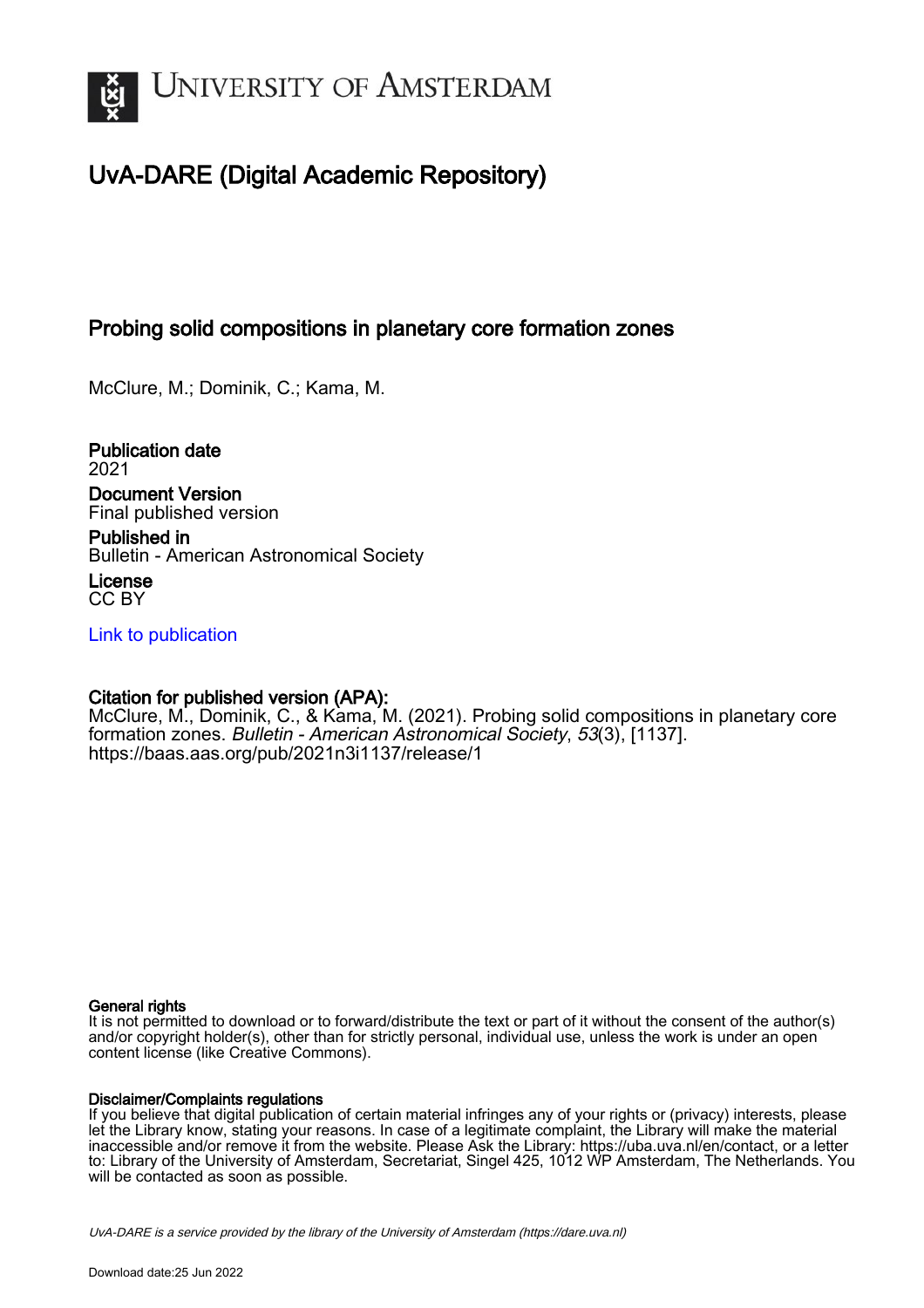**Bulletin of the AAS • Vol. 53, Issue 3 (AASTCS8 Habitable Worlds 2021 Abstracts)**

# **Probing solid compositions in planetary core formation zones**

# **M. McClure 1 , C. Dominik 2 , M. Kama 3**

**<sup>1</sup>Leiden Observatory, Leiden University, Leiden, Netherlands, <sup>2</sup>Anton Pannekoek Institute, University of Amsterdam, Amsterdam, Netherlands, <sup>3</sup>University College London, London, United Kingdom**

**Published on:** Mar 17, 2021

**License:** Creative Commons Attribution 4.0 [International](https://creativecommons.org/licenses/by/4.0/) License (CC-BY 4.0)